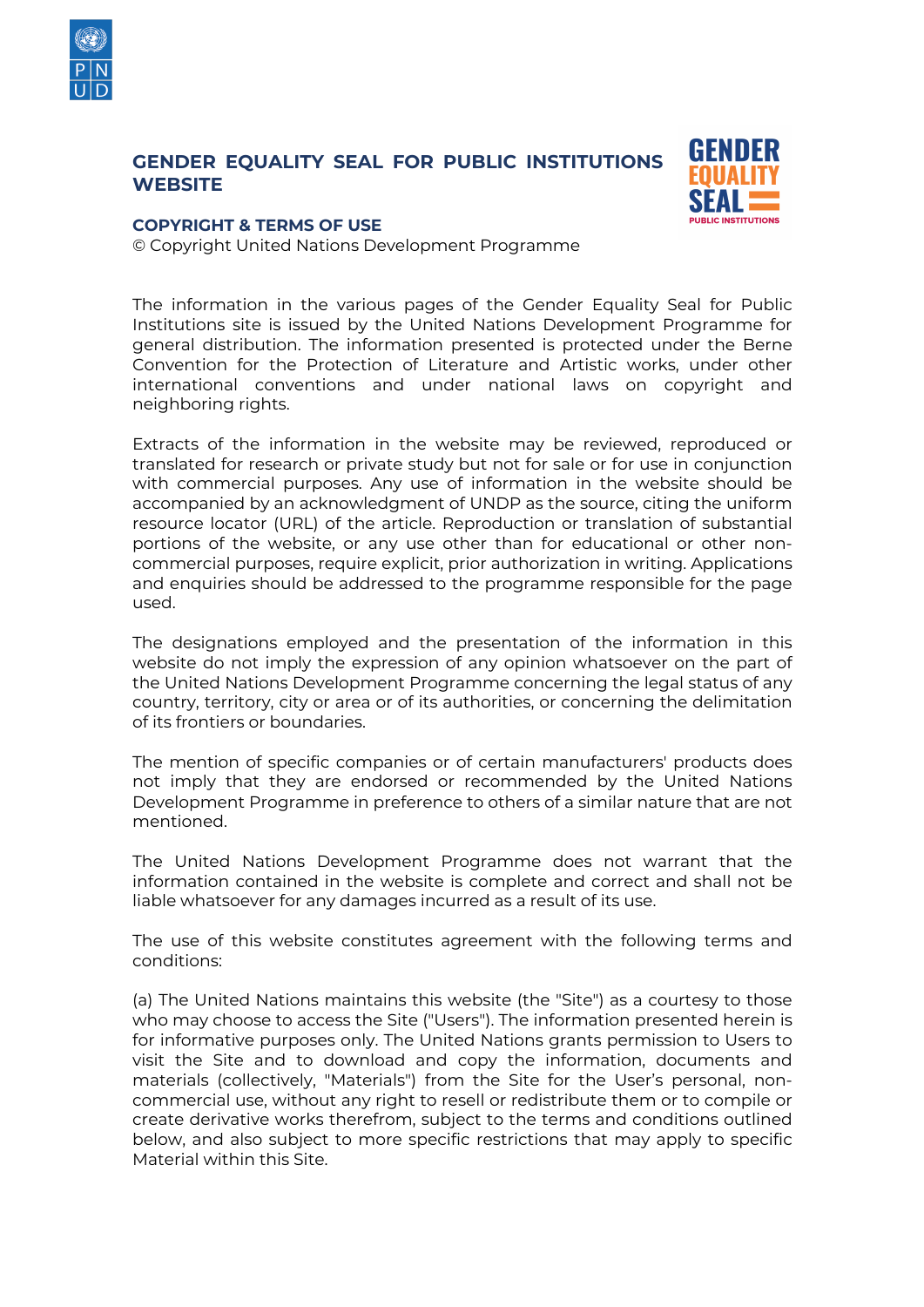

(b) The United Nations administers this Site. All Material on this Site from the United Nations appears subject to the present Terms and Conditions.

(c) Unless expressly stated otherwise, the findings, interpretations and conclusions expressed in the Materials on this Site are those of the various United Nations staff members, consultants and advisers to the United Nations Secretariat who prepared the work and do not necessarily represent the views of the United Nations or its Member States.

• Disclaimers

Materials provided on this Site are provided "as is", without warranty of any kind, either express or implied, including, without limitation, warranties of merchantability, fitness for a particular purpose and non-infringement. The United Nations specifically does not make any warranties or representations as to the accuracy or completeness of any such Materials. The United Nations periodically adds, changes, improves or updates the Materials on this Site without notice. Under no circumstances shall the United Nations be liable for any loss, damage, liability or expense incurred or suffered that is claimed to have resulted from the use of this Site, including, without limitation, any fault, error, omission, interruption or delay with respect thereto. The use of this Site is at the User's sole risk. Under no circumstances, including but not limited to negligence, shall the United Nations or its affiliates be liable for any direct, indirect, incidental, special or consequential damages, even if the United Nations has been advised of the possibility of such damages.

The User specifically acknowledges and agrees that the United Nations is not liable for any conduct of any User.

This site may contain advice, opinions and statements of various information providers. The United Nations does not represent or endorse the accuracy or reliability of any advice, opinion, statement or other information provided by any information provider, any User of this Site or any other person or entity. Reliance upon any such advice, opinion, statement, or other information shall also be at the User's own risk. Neither the United Nations nor its affiliates, nor any of their respective agents, employees, information providers or content providers, shall be liable to any User or anyone else for any inaccuracy, error, omission, interruption, deletion, defect, alteration of or use of any content herein, or for its timeliness or completeness, nor shall they be liable for any failure of performance, computer virus or communication line failure, regardless of cause, or for any damages resulting therefrom.

As a condition of use of this Site, the User agrees to indemnify the United Nations and its affiliates from and against any and all actions, claims, losses, damages, liabilities and expenses (including reasonable attorneys' fees) arising out of the User's use of this Site, including, without limitation, any claims alleging facts that if true would constitute a breach by the User of these Terms and Conditions. If the User is dissatisfied with any Material on this Site or with any of its Terms and Conditions of Use, the User's sole and exclusive remedy is to discontinue using the Site.

This Site may contain links and references to third-party web sites. The linked sites are not under the control of the United Nations, and the United Nations is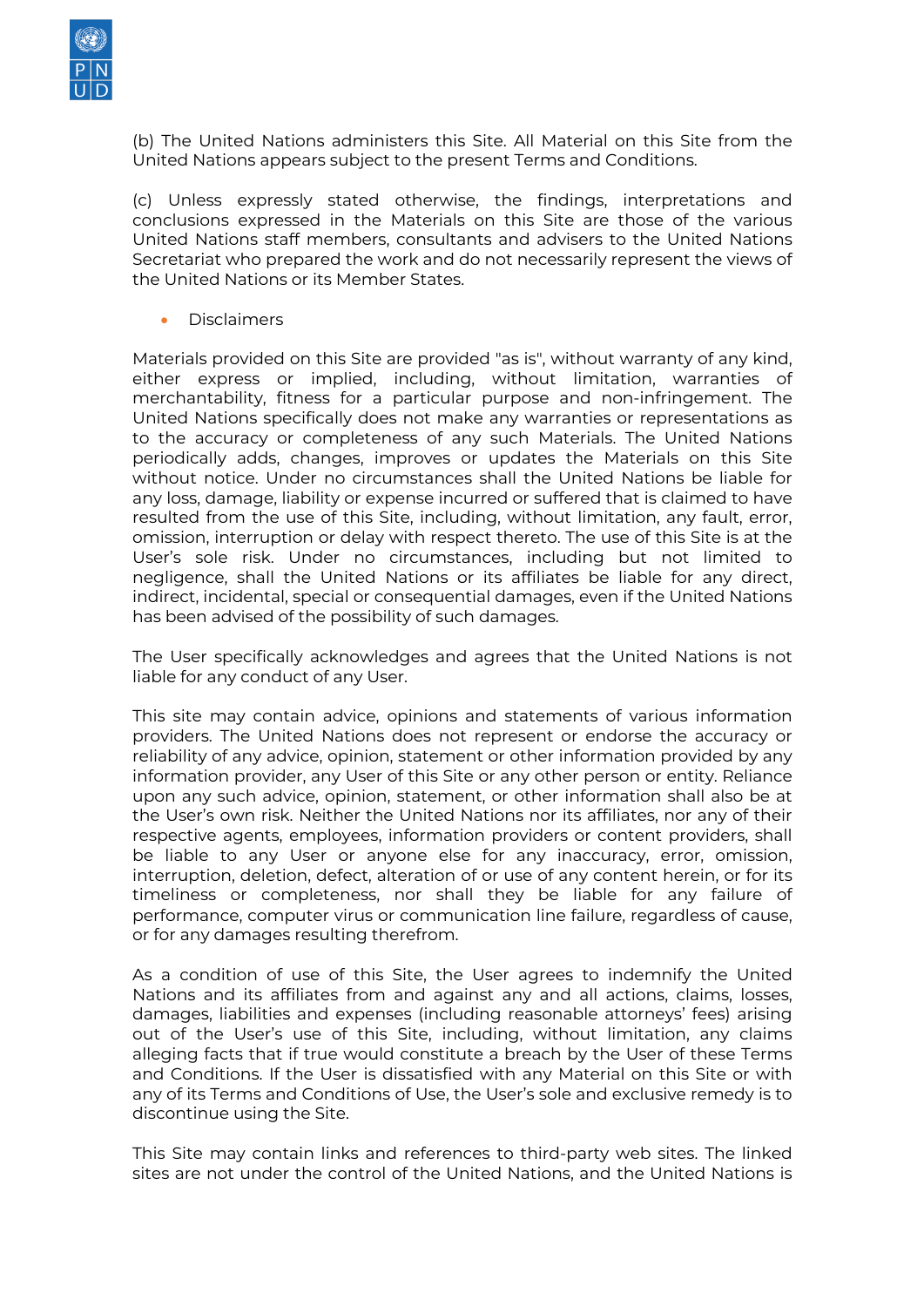

not responsible for the content of any linked site or any link contained in a linked site. The United Nations provides these links only as a convenience, and the inclusion of a link or reference does not imply the endorsement of the linked site by the United Nations.

If this Site contains bulletin boards, chat rooms, access to mailing lists or other message or communication facilities (collectively, "Forums"), the User agrees to use the Forums only to send and receive messages and materials that are proper and related to the particular Forum.

By way of example and not as a limitation, the User agrees that when using a Forum, he or she shall not do any of the following:

(a) Defame, abuse, harass, stalk, threaten or otherwise violate the legal rights (such as rights of privacy and publicity) of others;

(b) Publish, post, distribute or disseminate any defamatory, infringing, obscene, indecent or unlawful material or information;

(c) Upload or attach files that contain software or other material protected by intellectual property laws (or by rights of privacy and publicity) unless the User owns or controls the rights thereto or has received all consents therefor as may be required by law;

(d) Upload or attach files that contain viruses, corrupted files or any other similar software or programs that may damage the operation of another's computer;

(e) Delete any author attributions, legal notices or proprietary designations or labels in any file that is uploaded;

(f) Falsify the origin or source of software or other material contained in a file that is uploaded;

(g) Advertise or offer to sell any goods or services, or conduct or forward surveys, contests or chain letters, or download any file posted by another user of a Forum that the User knows, or reasonably should know, cannot be legally distributed in such manner.

The User acknowledges that all Forums and discussion groups are public and not private communications. Further, the User acknowledges that chats, postings, conferences, e-mails and other communications by other Users are not endorsed by the United Nations, and that such communications shall not be considered to have been reviewed, screened or approved by the United Nations. The United Nations reserves the right to remove, for any reason and without notice, any content of the Forums received from Users, including, without limitation, e-mail and bulletin board postings.

The boundaries and names shown and the designations used on the maps on this site do not imply official endorsement or acceptance by the United Nations.

## • Preservation of immunities

Nothing herein shall constitute or be considered to be a limitation upon or a waiver of the privileges and immunities of the United Nations, which are specifically reserved.